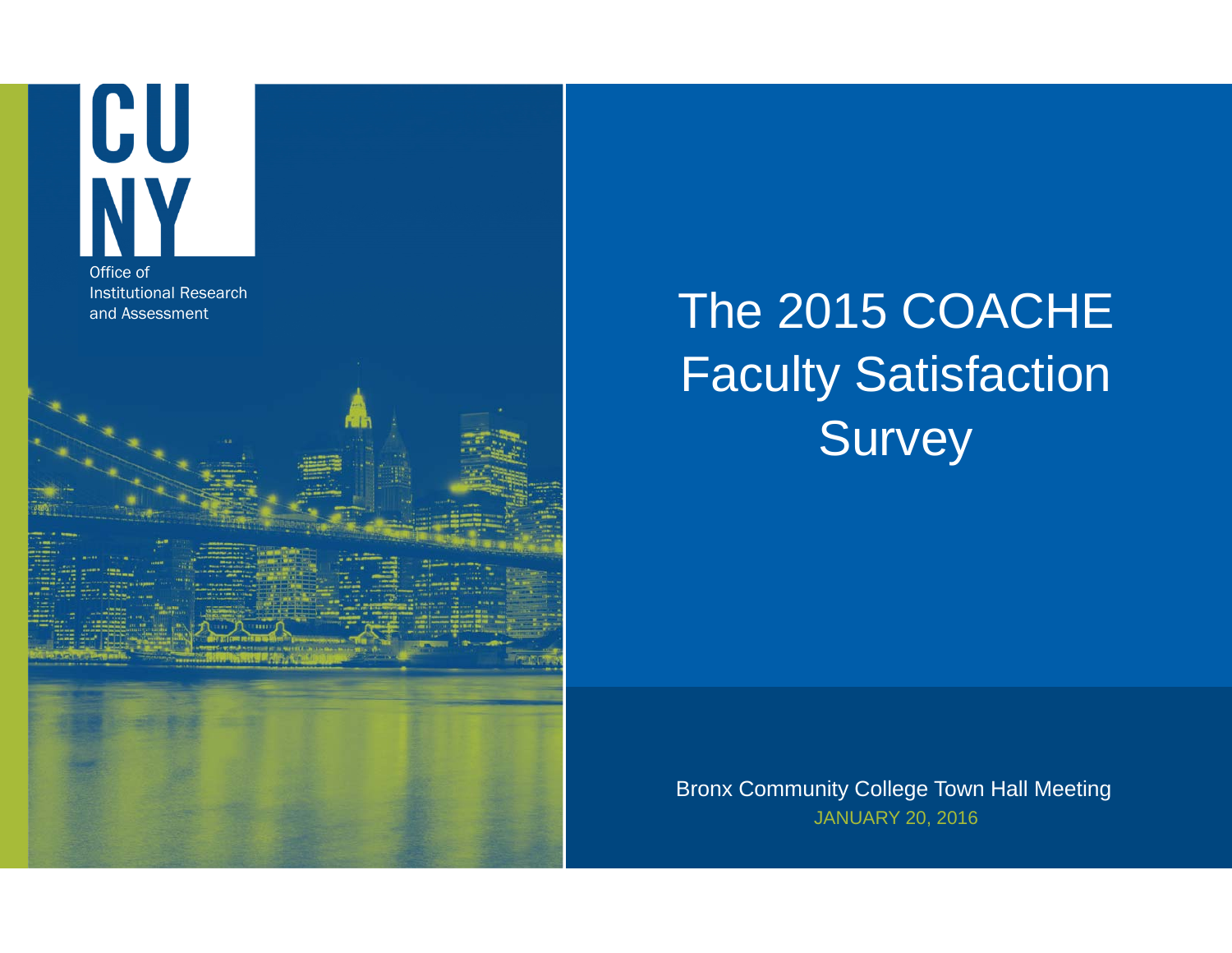

# Overview of Today's Presentation and Discussion

1. COACHE SURVEY DESCRIPTION AND ADMINISTRATION

#### 2. OVERVIEW OF CUNY-WIDE RESULTS

- a.Benchmark Data: CUNY vs. Comparable Institutions
- b.Best and Worst Aspects of Working at CUNY

### 3. ADDITIONAL DATA IN SELECTED AREAS

- a.Leadership
- b.**Facilities**
- c.**Teaching**
- d.Tenure Clarity
- e.Group Differences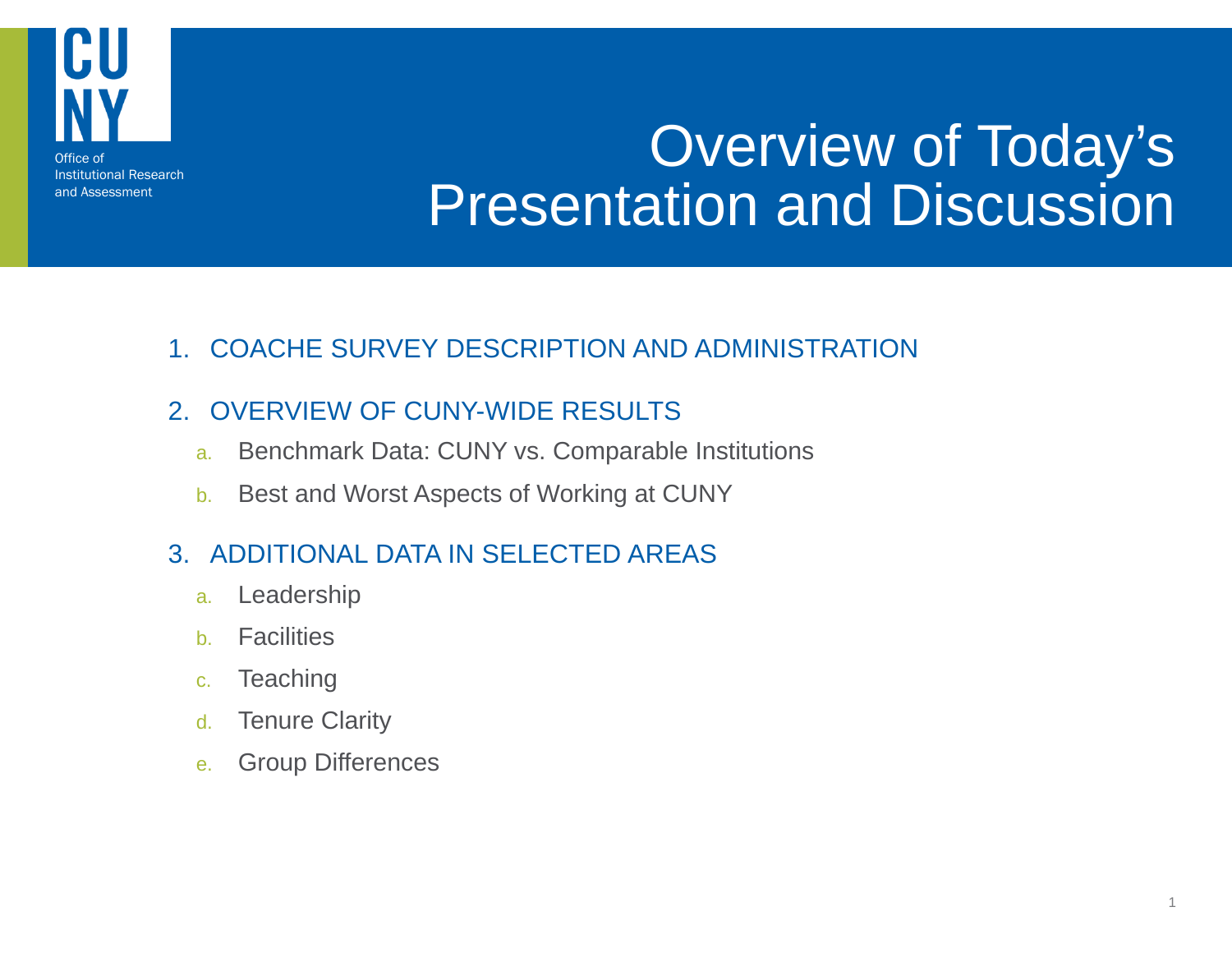

# What is COACHE?

### **C**OLLABORATIVE **O**N **A**CADEMIC **C**AREERS IN **H**IGHER **E**DUCATIONhttp://sites.gse.harvard.edu/coache

### (Part of the Harvard Graduate School of Education)

### COACHE provides:

- •Survey administration– four-year and community college
- •Reports of results (paper and Digital Report Portfolio)
- •Webinars and meetings to interpret findings
- •Annual Leaders Workshop (best practices)
- •Connections among participants
- •Research and library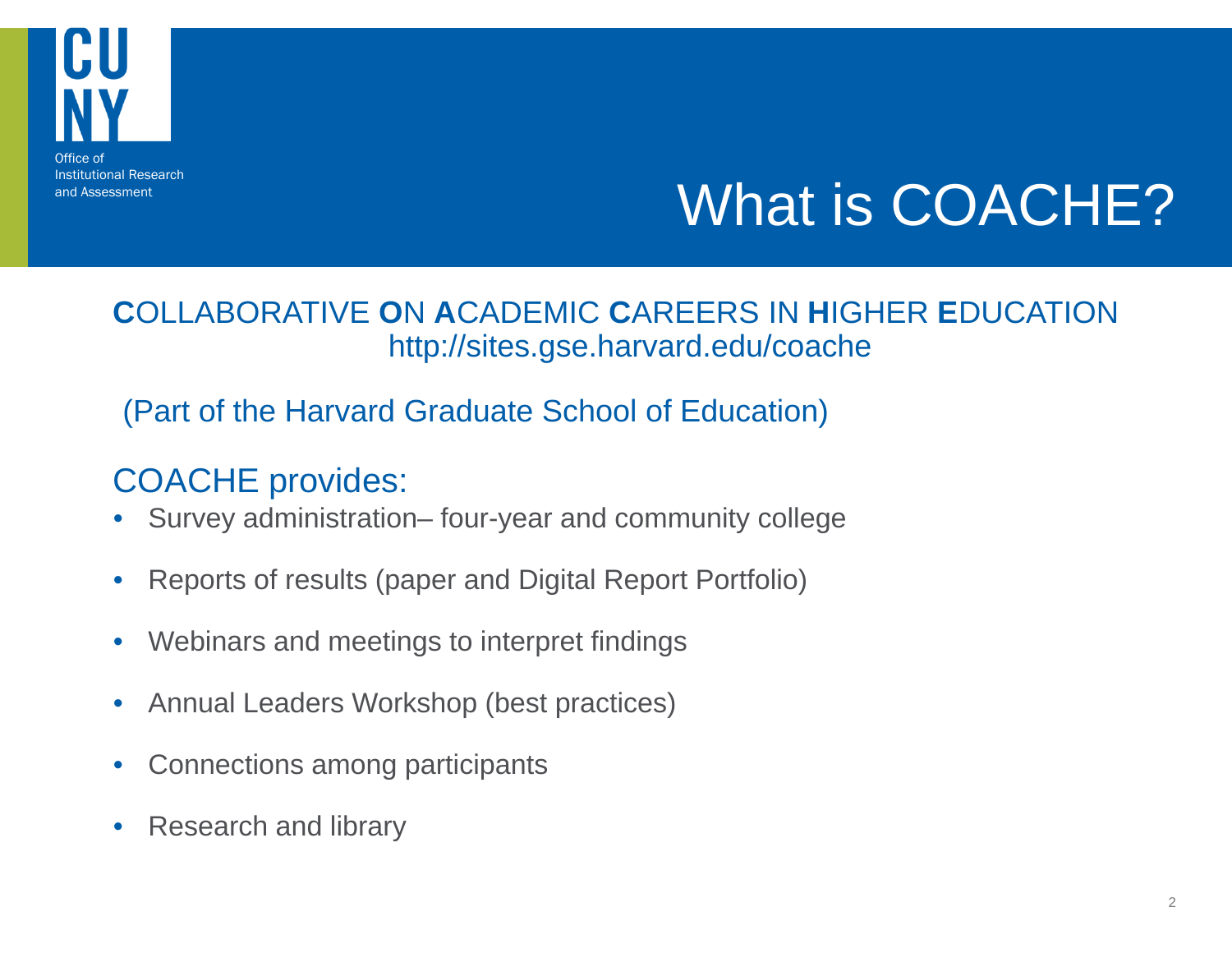

# Administration of the Survey at CUNY

- Population:
	- $\bullet$ Non-tenure track, pre-tenure and tenured full-time faculty
	- • All senior colleges including Law and GC (Journalism included but too few responses to report separately)
	- •All community colleges except Guttman
	- $\bullet$ CC survey administered only at CUNY this year
- •Administered online in spring 2015
- • Response rates at CUNY varied from 34% to 65%, with a mean of 47%. National response rate mean 49%
- •BCC response rate is 45% (116 out of 255 faculty surveyed)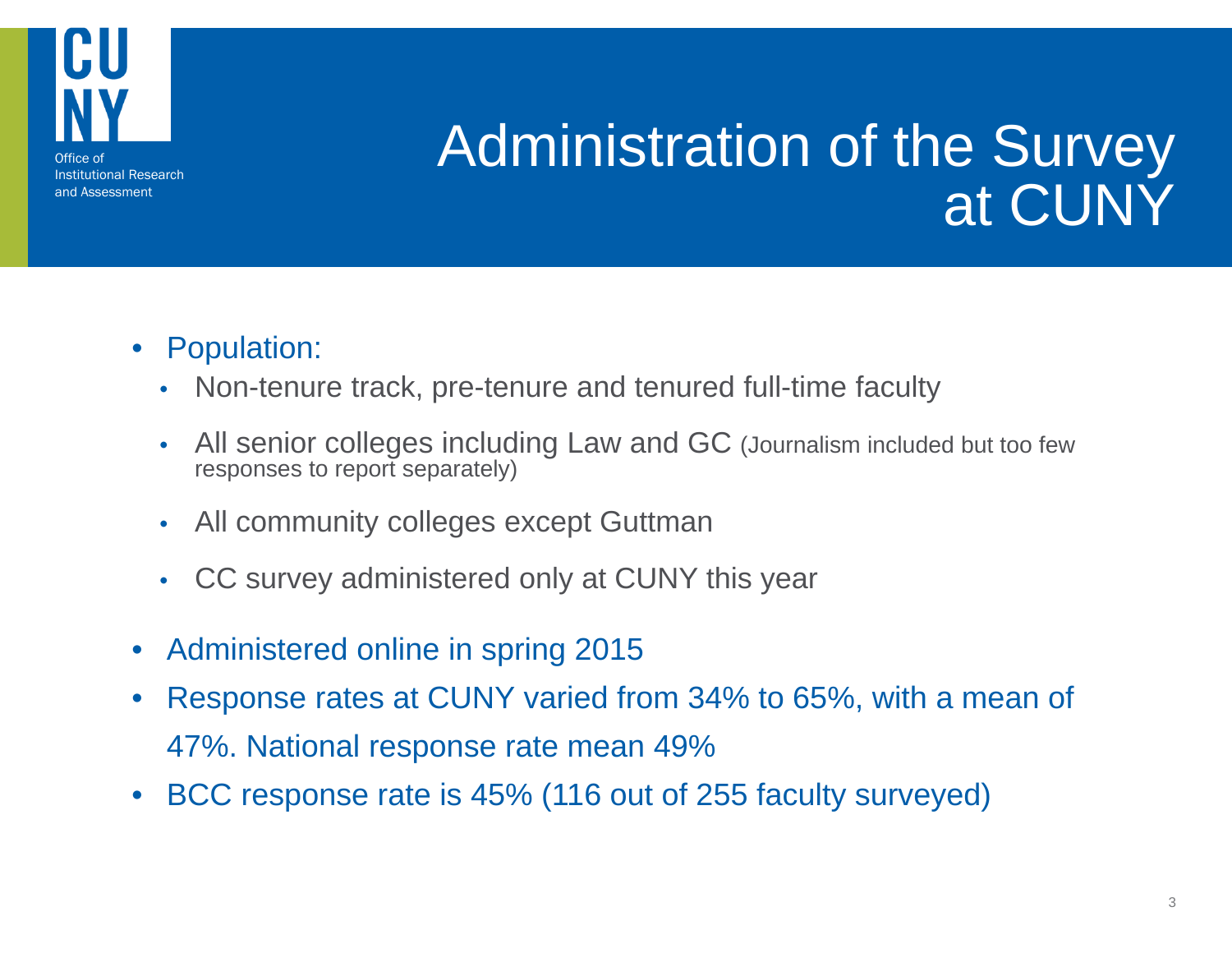

# **Comparisons**

### Compare perceptions of work life with

- $\bullet$ Faculty working elsewhere at CUNY (sector means and total CUNY means)
- $\bullet$ Faculty working at "peer" colleges (chosen by the college)
- $\bullet$ Faculty working nationally (comparison cohort of COACHE participants)

### Measure faculty perceptions of academic work life by

- $\bullet$ Professorial rank (full or associate)
- $\bullet$ Gender
- $\bullet$ Race/ethnicity (white or faculty of color)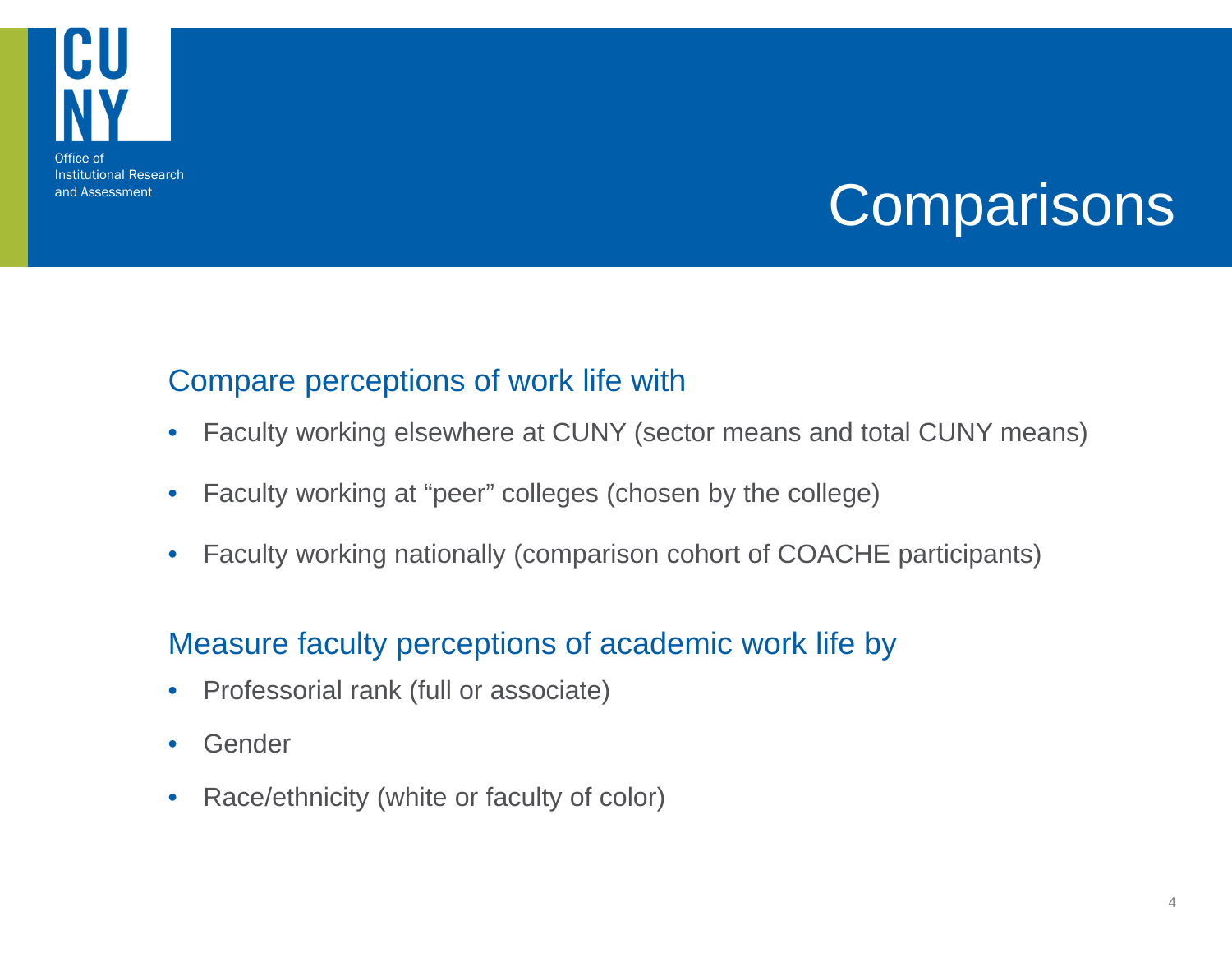

# Topics Covered by the Survey

- $\bullet$  Nature of the Work: Research, Teaching, Service
- $\bullet$ Resources and support
- •Collaboration, Mentoring
- $\bullet$ Tenure, Promotion
- •Leadership/Shared Governance
- •Engagement
- Work and personal life balance
- •Climate, culture, collegiality
- Appreciation and recognition
- •Recruitment and retention
- •Global measures of satisfaction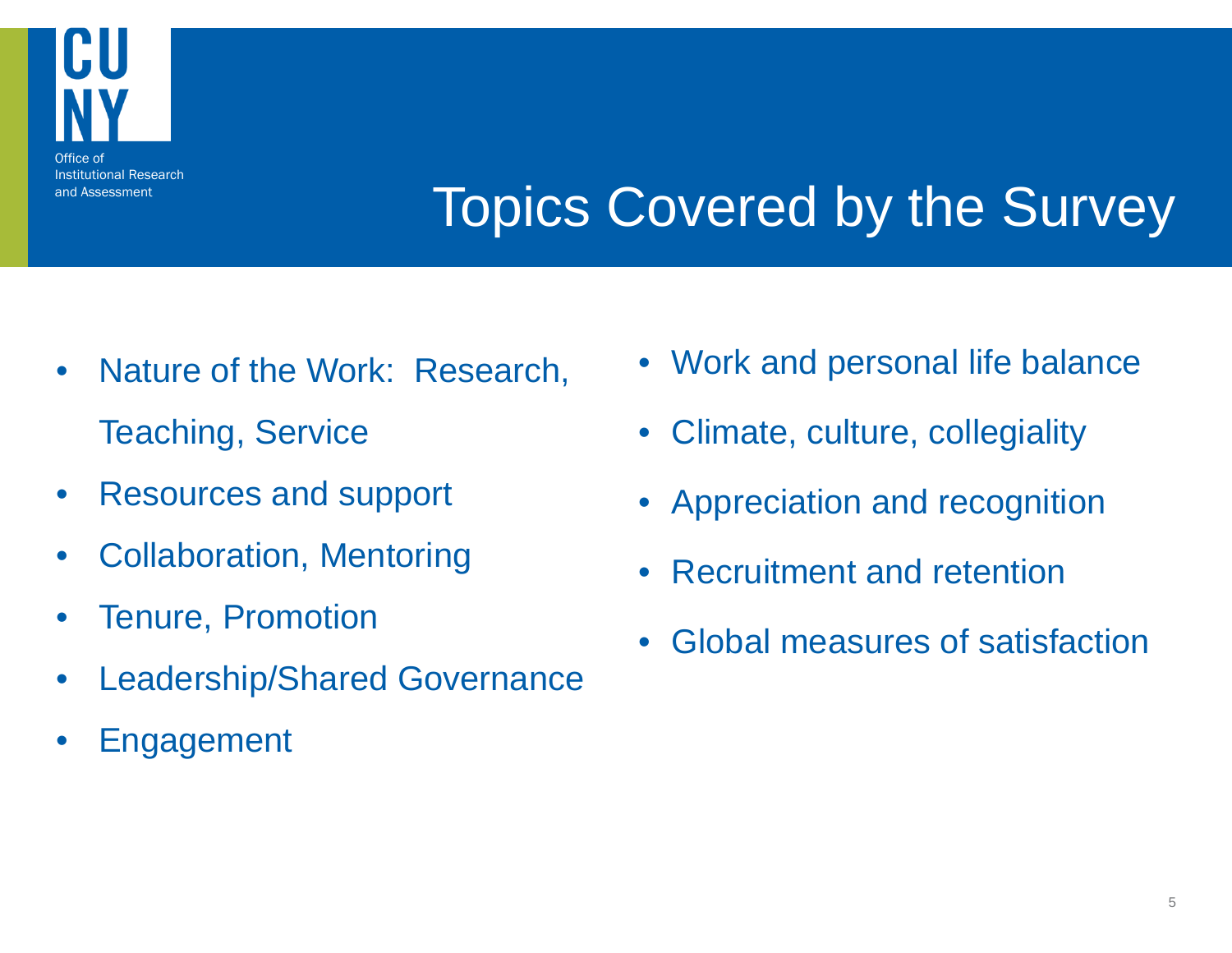

### **OVERVIEW OF CUNY-WIDE RESULTS**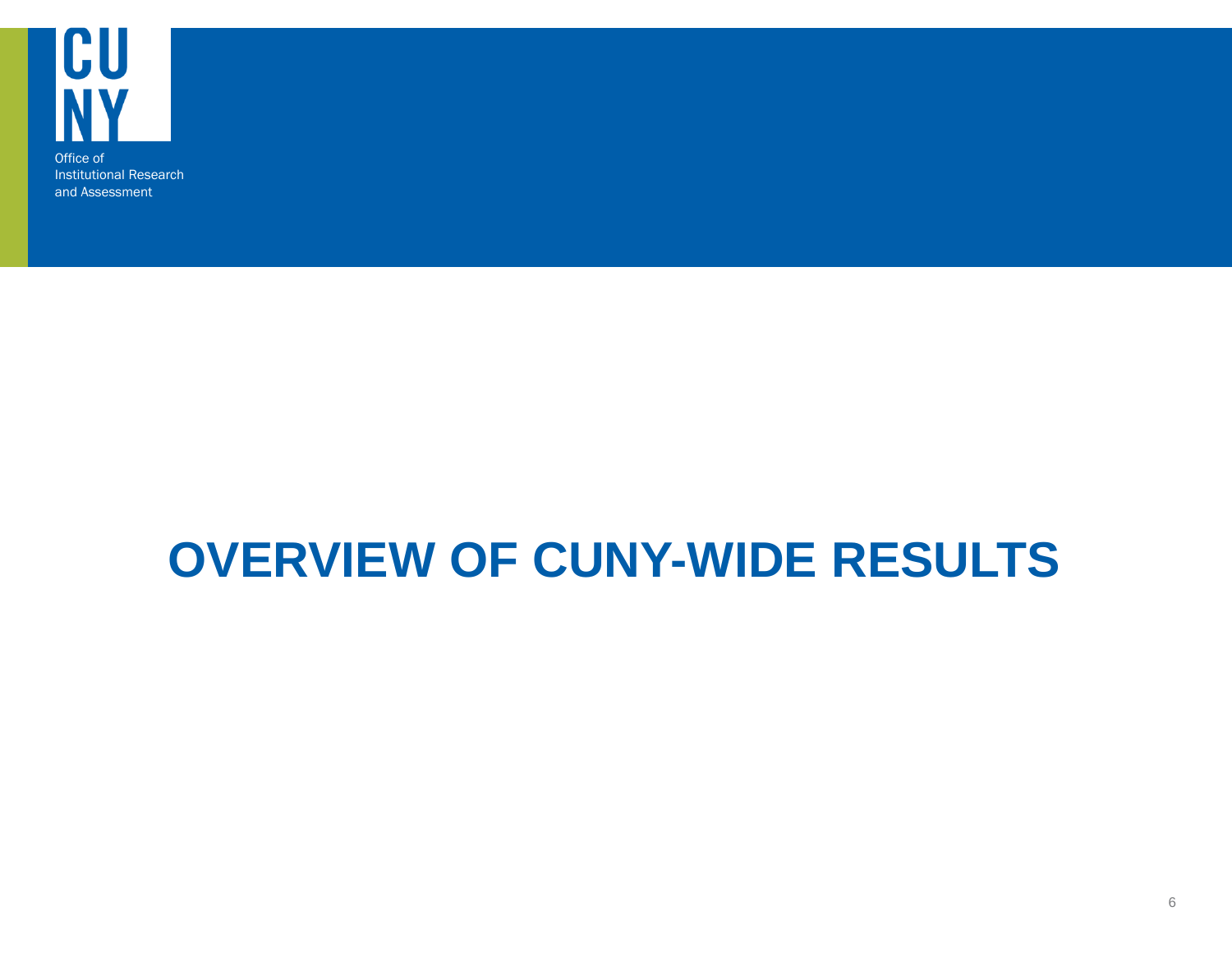

### Senior Leadership: Across CUNY colleges, mean responses exhibited a fair amount of variability.

#### Benchmark Score: Senior Leadership

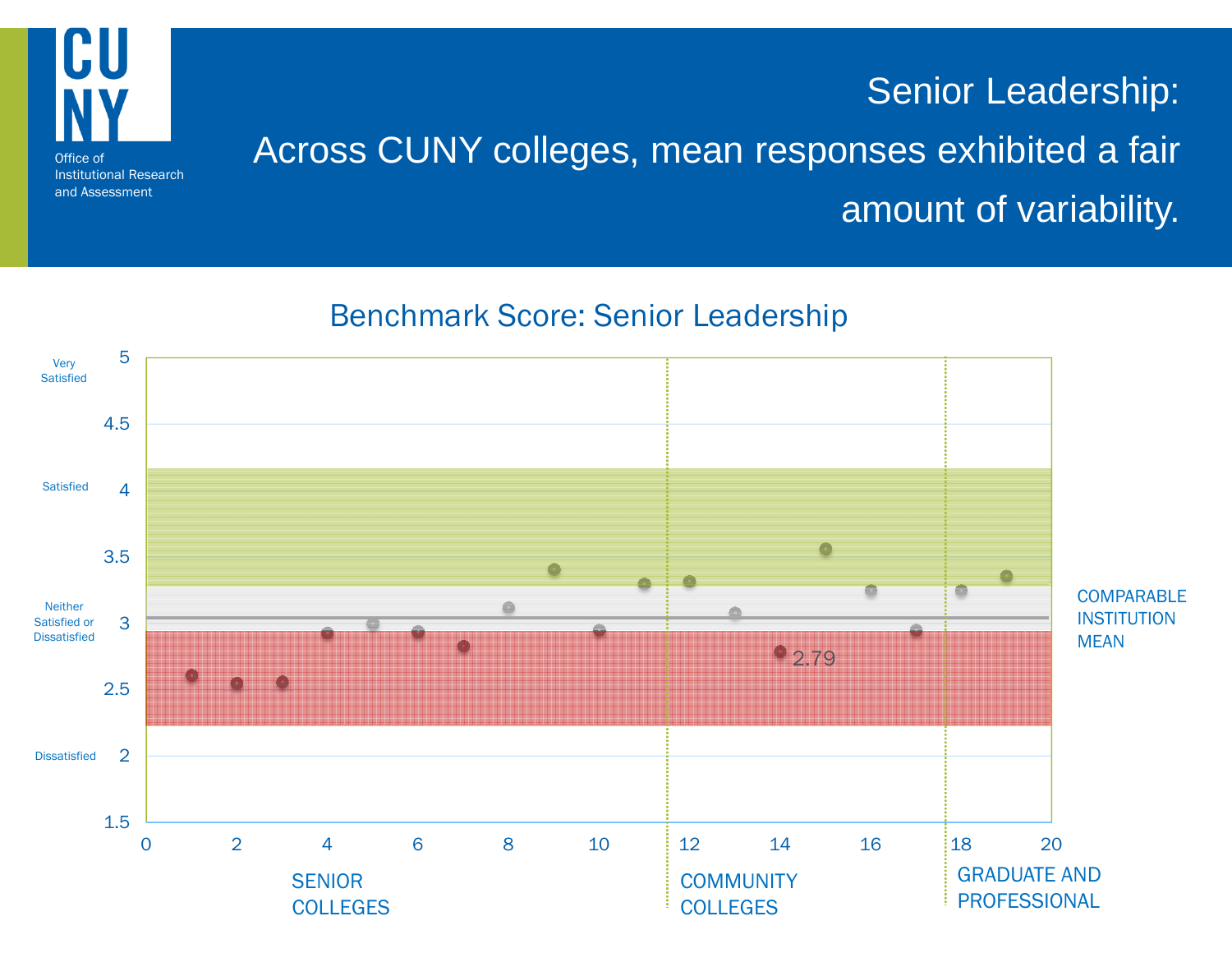### Faculty Leadership:



Institutional Research and Assessment

### Across CUNY colleges, mean responses were in the average or below average range.

### Benchmark Score: Faculty Leadership

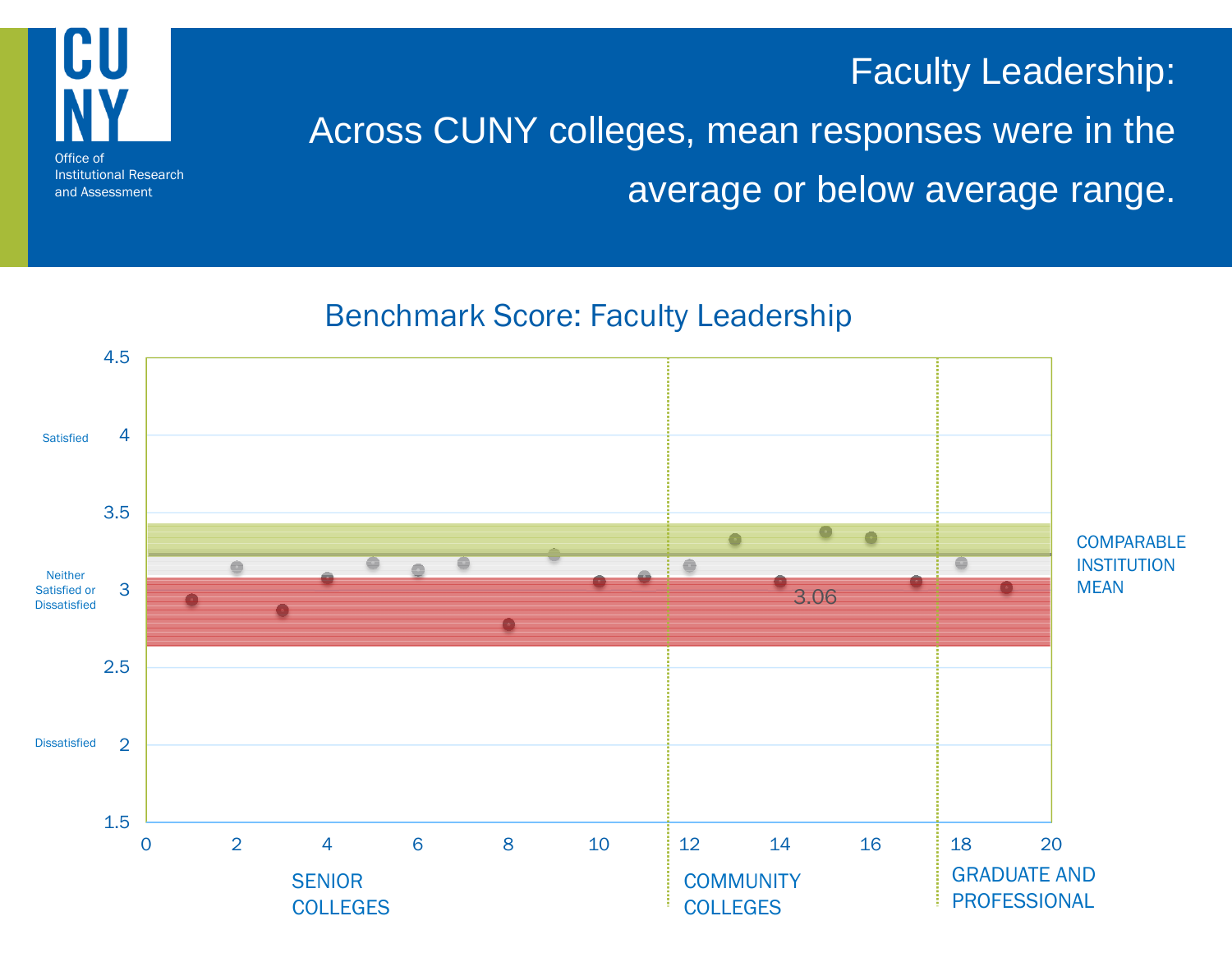

Facilities and Work Resources: Across CUNY colleges, mean responses were mostly in the below average range.

### Benchmark Score: Facilities and Work Resources

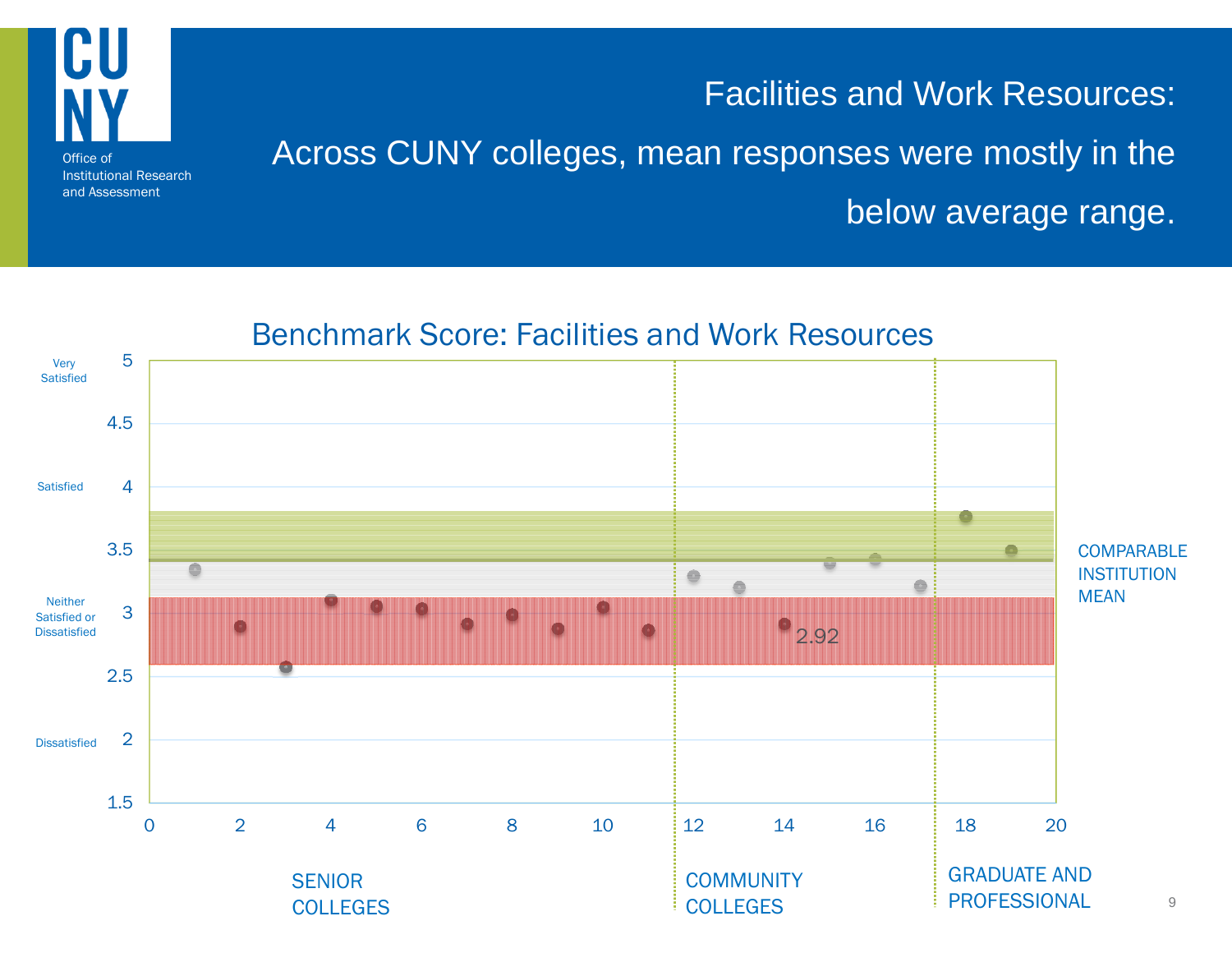

### and Assessment

### Teaching:

### Across CUNY colleges, mean responses were mostly in the average range.

#### Benchmark Score: Teaching

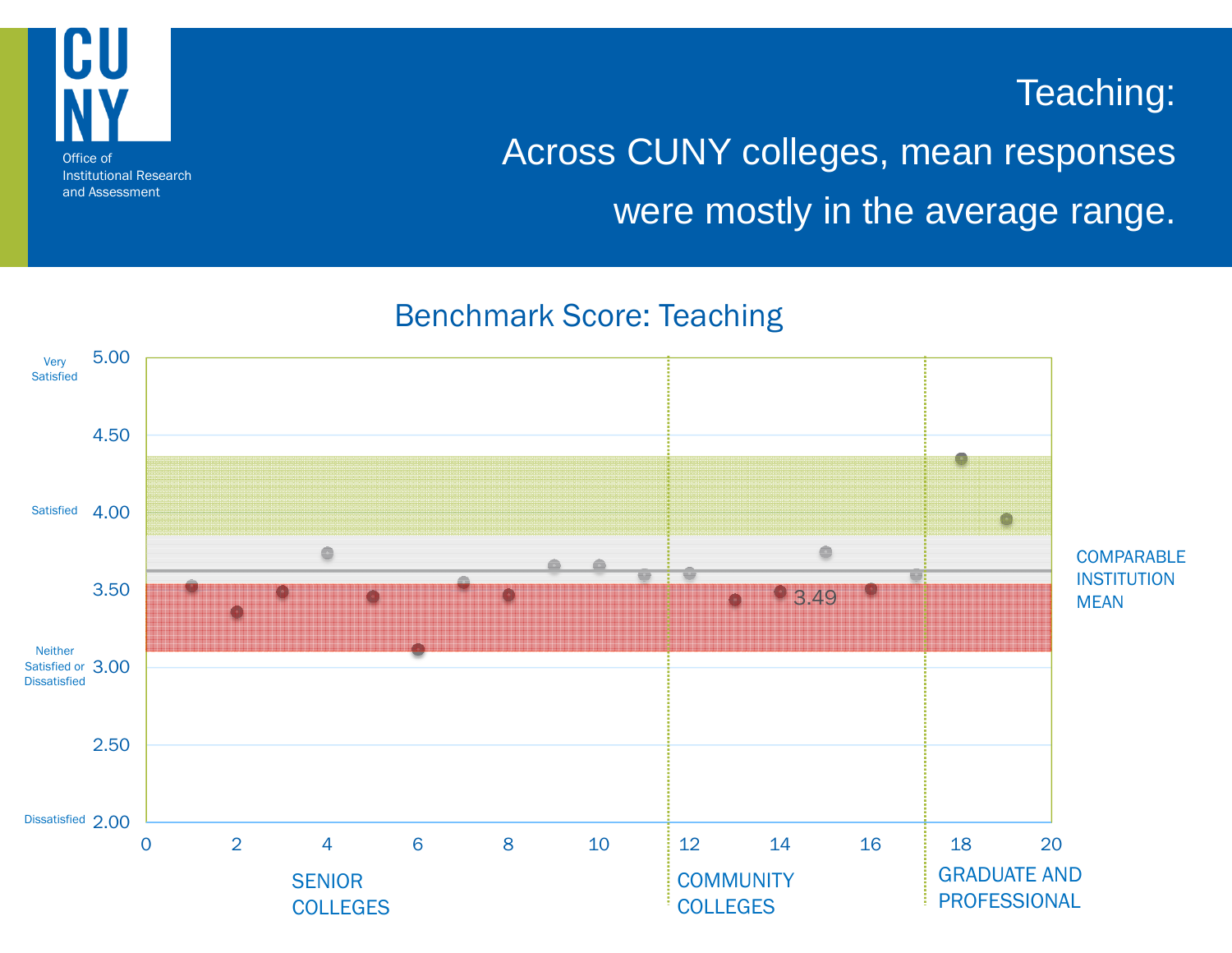

### Tenure Clarity: Across CUNY colleges, mean responses exhibited a fair amount of variability.

#### Benchmark Score: Tenure Clarity

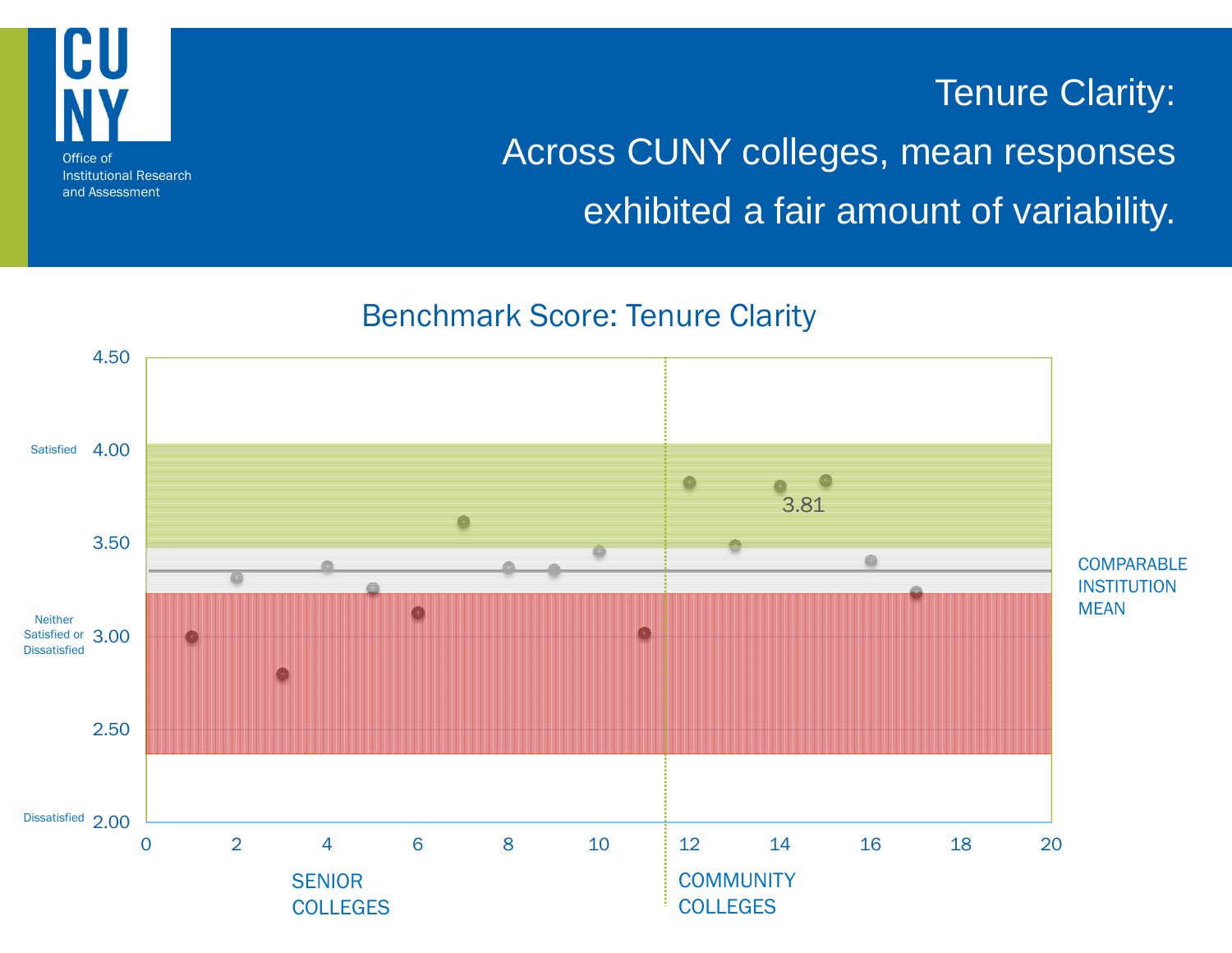

## Group Differences: CUNY Faculty vs. Faculty at Comparable Institutions

| <b>Benchmark</b>                     | <b>Pre-Tenure</b> | Associate | Women | <b>Faculty of Color</b> |
|--------------------------------------|-------------------|-----------|-------|-------------------------|
| <b>Appreciation And Recognition</b>  |                   |           |       |                         |
| Collaboration                        |                   |           |       |                         |
| <b>Departmental Collegiality</b>     |                   |           |       |                         |
| <b>Departmental Engagement</b>       |                   |           |       |                         |
| <b>Departmental Leadership</b>       |                   |           |       |                         |
| <b>Departmental Quality</b>          |                   |           |       |                         |
| <b>Division Leadership</b>           |                   |           |       |                         |
| <b>Facilities And Work Resources</b> |                   |           |       |                         |
| <b>Faculty Leadership</b>            |                   |           |       |                         |
| <b>Governance Adaptability</b>       |                   |           |       |                         |
| <b>Governance Productivity</b>       |                   |           |       |                         |
| <b>Governance Purpose</b>            |                   |           |       |                         |
| <b>Governance Trust</b>              |                   |           |       |                         |
| <b>Governance Understanding</b>      |                   |           |       |                         |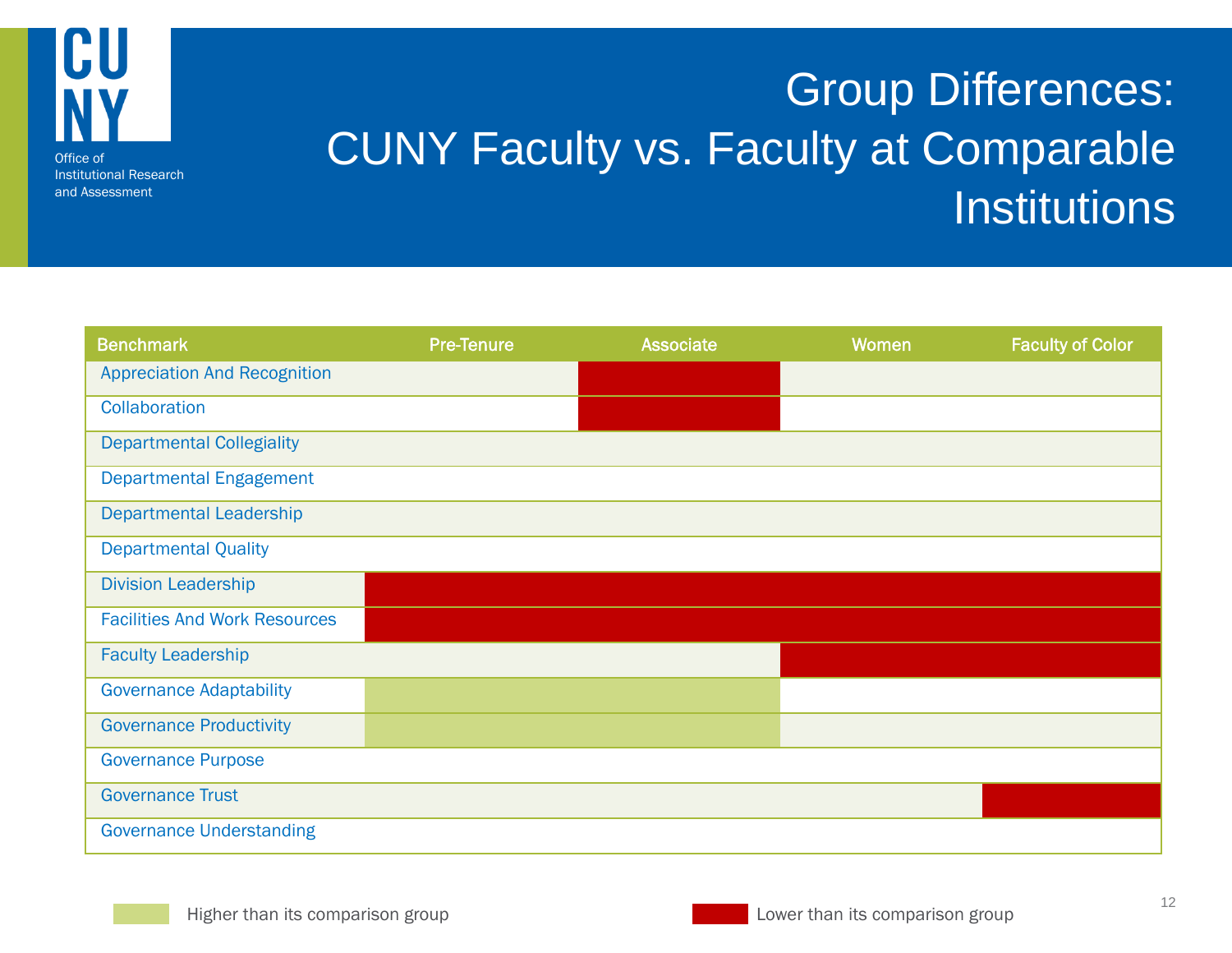

## Group Differences: CUNY Faculty vs. Faculty at Comparable Institutions - continued

| <b>Benchmark</b>                      | <b>Pre-Tenure</b> | <b>Associate</b> | Women | <b>Faculty of Color</b> |
|---------------------------------------|-------------------|------------------|-------|-------------------------|
| <b>Health And Retirement Benefits</b> |                   |                  |       |                         |
| <b>Interdisciplinary Work</b>         |                   |                  |       |                         |
| <b>Mentoring</b>                      |                   |                  |       |                         |
| Nature of Work - Research             |                   |                  |       |                         |
| <b>Nature of Work - Service</b>       |                   |                  |       |                         |
| Nature of Work - Teaching             |                   |                  |       |                         |
| <b>Personal And Family Benefits</b>   |                   |                  |       |                         |
| Promotion                             |                   |                  |       |                         |
| <b>Promotion Assoc</b>                |                   |                  |       |                         |
| Senior Leadership                     |                   |                  |       |                         |
| <b>Tenure Clarity</b>                 |                   |                  |       |                         |
| <b>Tenure Policies</b>                |                   |                  |       |                         |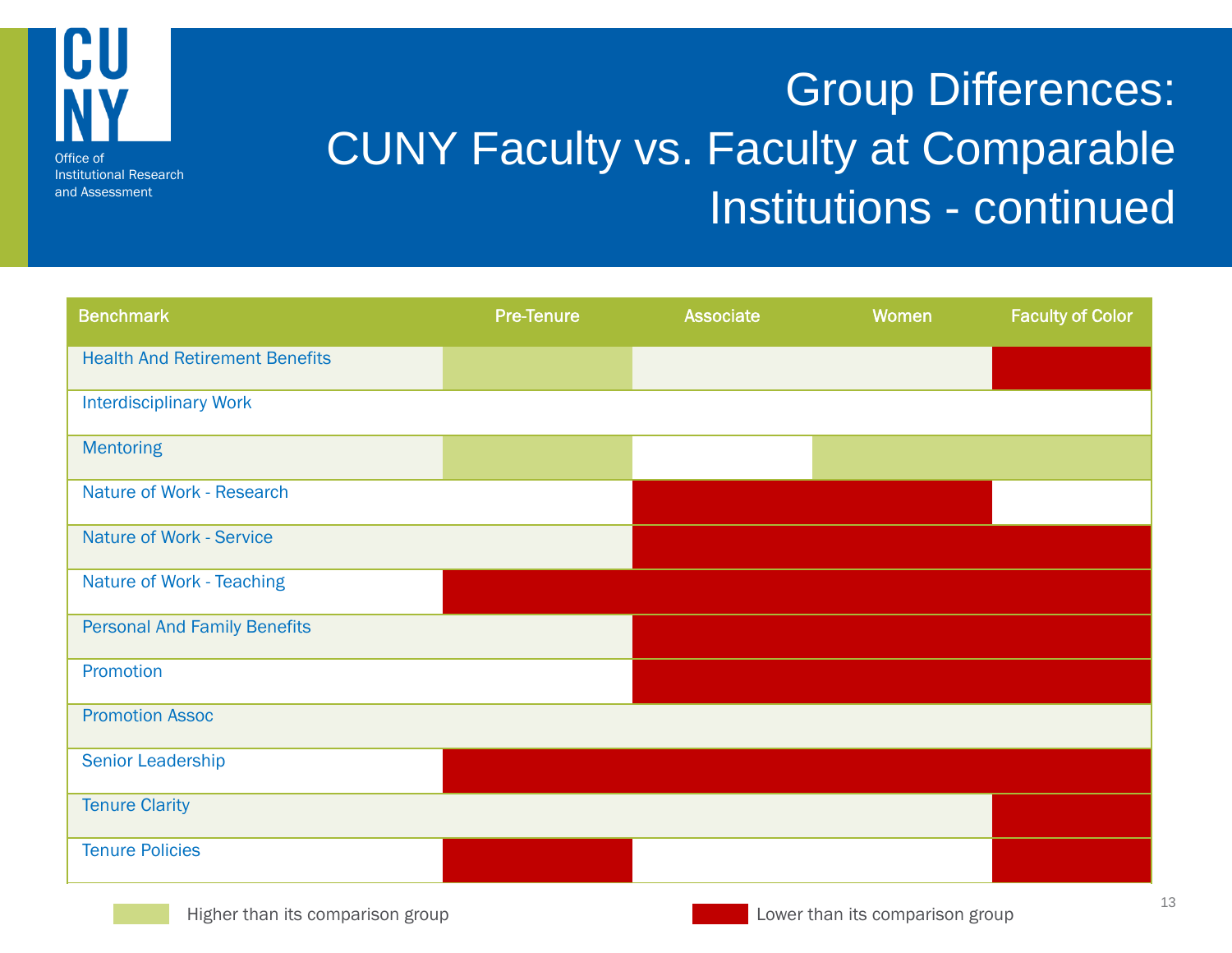

## Best and Worst Aspects of Work at CUNY

|              | <b>Senior</b><br><b>Colleges</b>       | <b>Community Colleges</b>                                      | <b>Bronx Community</b><br>College      | <b>Graduate and</b><br><b>Professional</b>    |
|--------------|----------------------------------------|----------------------------------------------------------------|----------------------------------------|-----------------------------------------------|
| <b>Best</b>  | Geographic<br>Location                 | <b>Quality of Colleagues</b>                                   | <b>Quality of</b><br><b>Colleagues</b> | <b>Quality of Graduate</b><br><b>Students</b> |
|              | Quality of<br><b>Colleagues</b>        | <b>Geographic Location</b>                                     | Support of<br><b>Colleagues</b>        | Quality of<br><b>Colleagues</b>               |
|              | <b>Diversity</b>                       | <b>Diversity</b>                                               | <b>Geographic Location</b>             | <b>Geographic Location</b>                    |
| <b>Worst</b> | Compensati<br>on                       | Teaching Load                                                  | <b>Teaching Load</b>                   | <b>Compensation</b>                           |
|              | <b>Teaching</b><br>$L$ 030             | <b>Compensation</b>                                            | <b>Quality of Facilities</b>           | <b>Cost of Living</b>                         |
|              | <b>Quality of</b><br><b>Facilities</b> | Lack of Support for<br><b>Research/Creative</b><br><b>Work</b> | Compensation                           | <b>Quality of Facilities/</b><br>Commute      |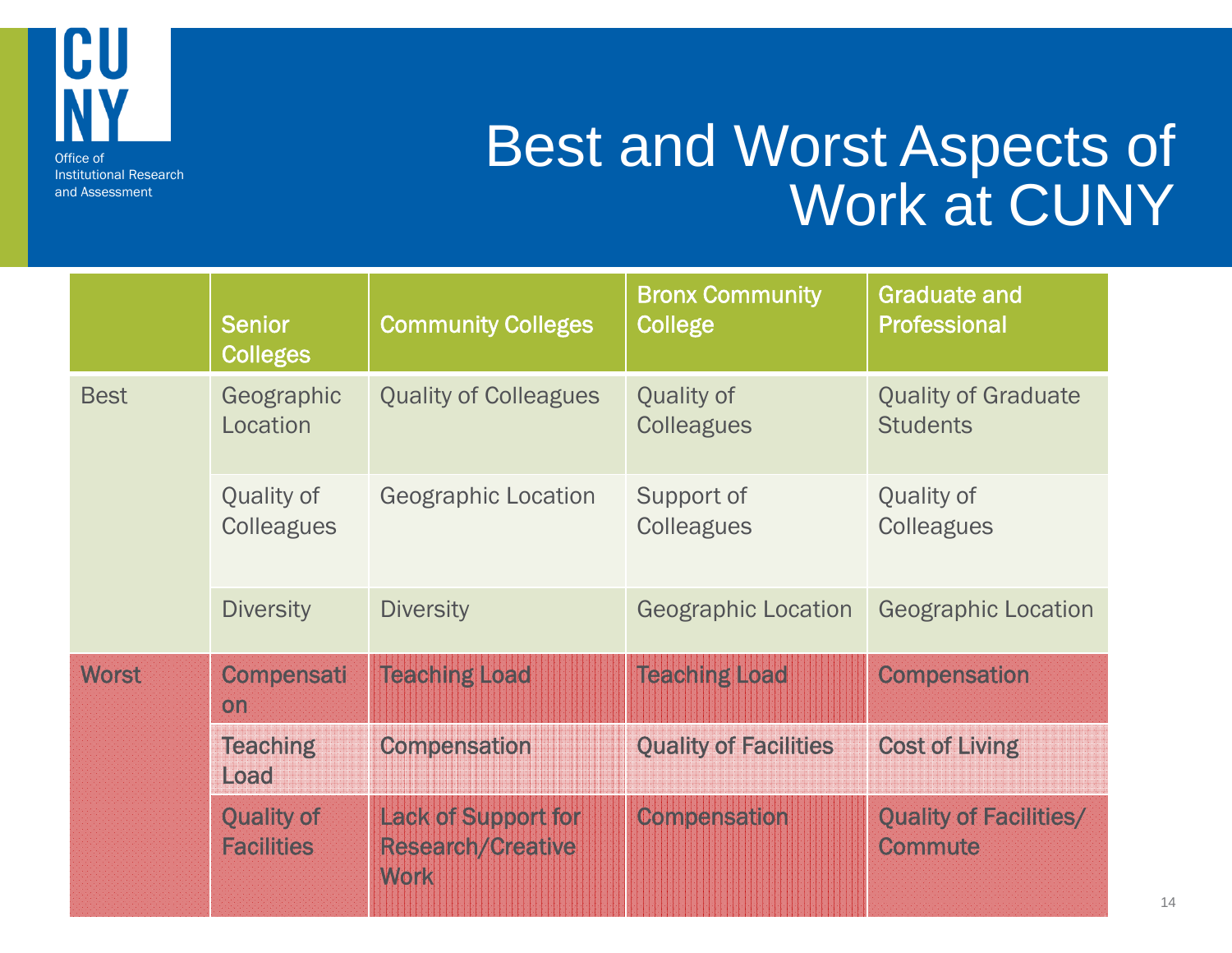

## BCC Moderate Strength based on CUNY CC Comparisons

| <b>Area</b>                    | <b>Lower benchmark Ratings</b><br>(Moderate or Large Difference) |
|--------------------------------|------------------------------------------------------------------|
| <b>Nature of work: Service</b> | Women                                                            |
| <b>Tenure policies</b>         |                                                                  |
| Tenure policies (CC)           | Women                                                            |
| <b>Tenure clarity</b>          | <b>FOC</b>                                                       |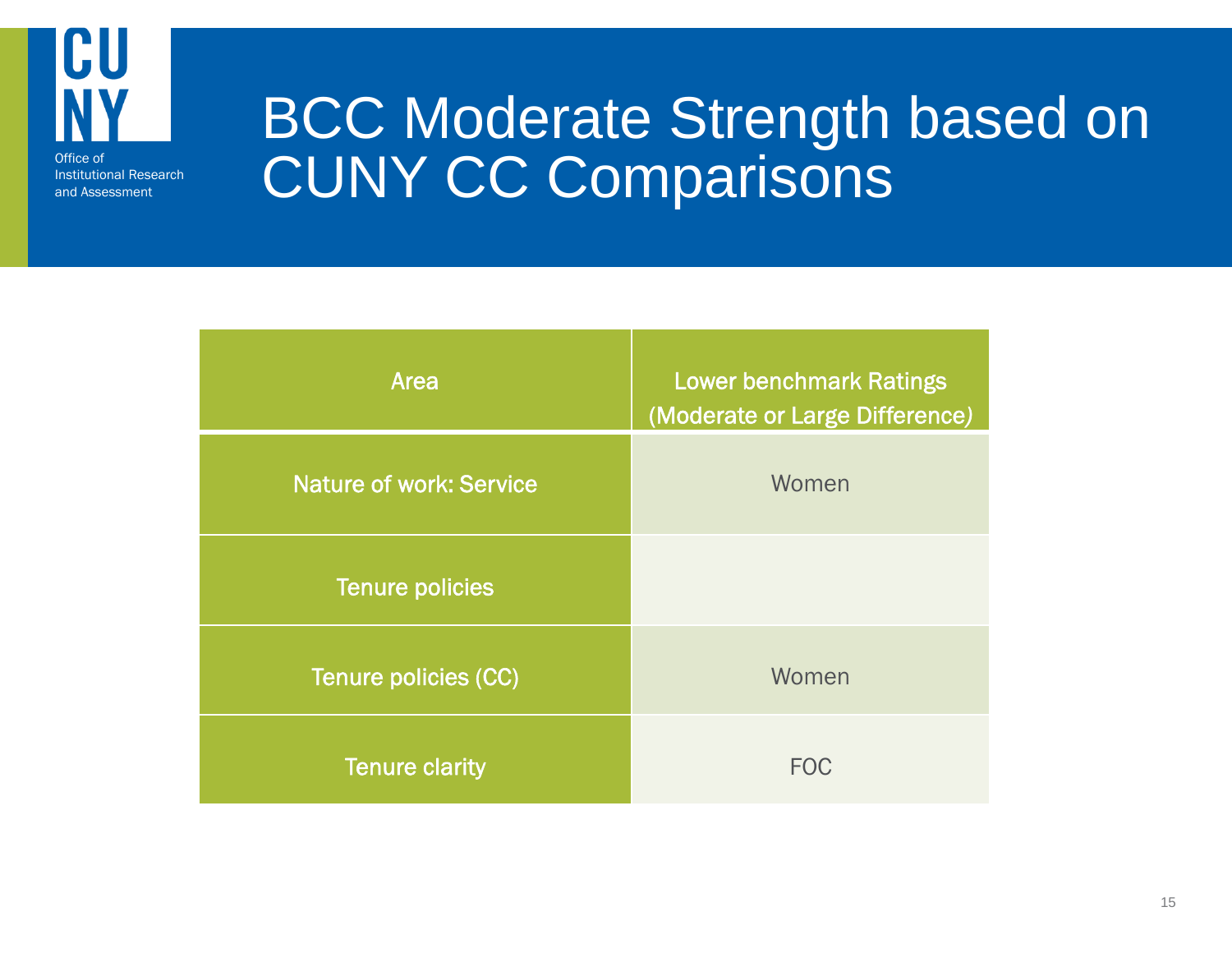

## BCC Moderate Concern based on CUNY CC Comparisons

| <b>Area</b>                              | <b>Lower benchmark Ratings</b><br>(Moderate or Large Difference) |
|------------------------------------------|------------------------------------------------------------------|
| <b>Nature of work: Research</b>          | <b>Tenured</b>                                                   |
| <b>Personal and Family Policies (CC)</b> | <b>Tenured</b>                                                   |
| <b>Health and retirement benefits</b>    | <b>Tenured, Full</b>                                             |
| Interdisciplinary work                   | <b>Tenured</b>                                                   |
| <b>Collaboration</b>                     | <b>FOC</b>                                                       |
| <b>Appreciation and recognition</b>      | Tenured, Women, FOC                                              |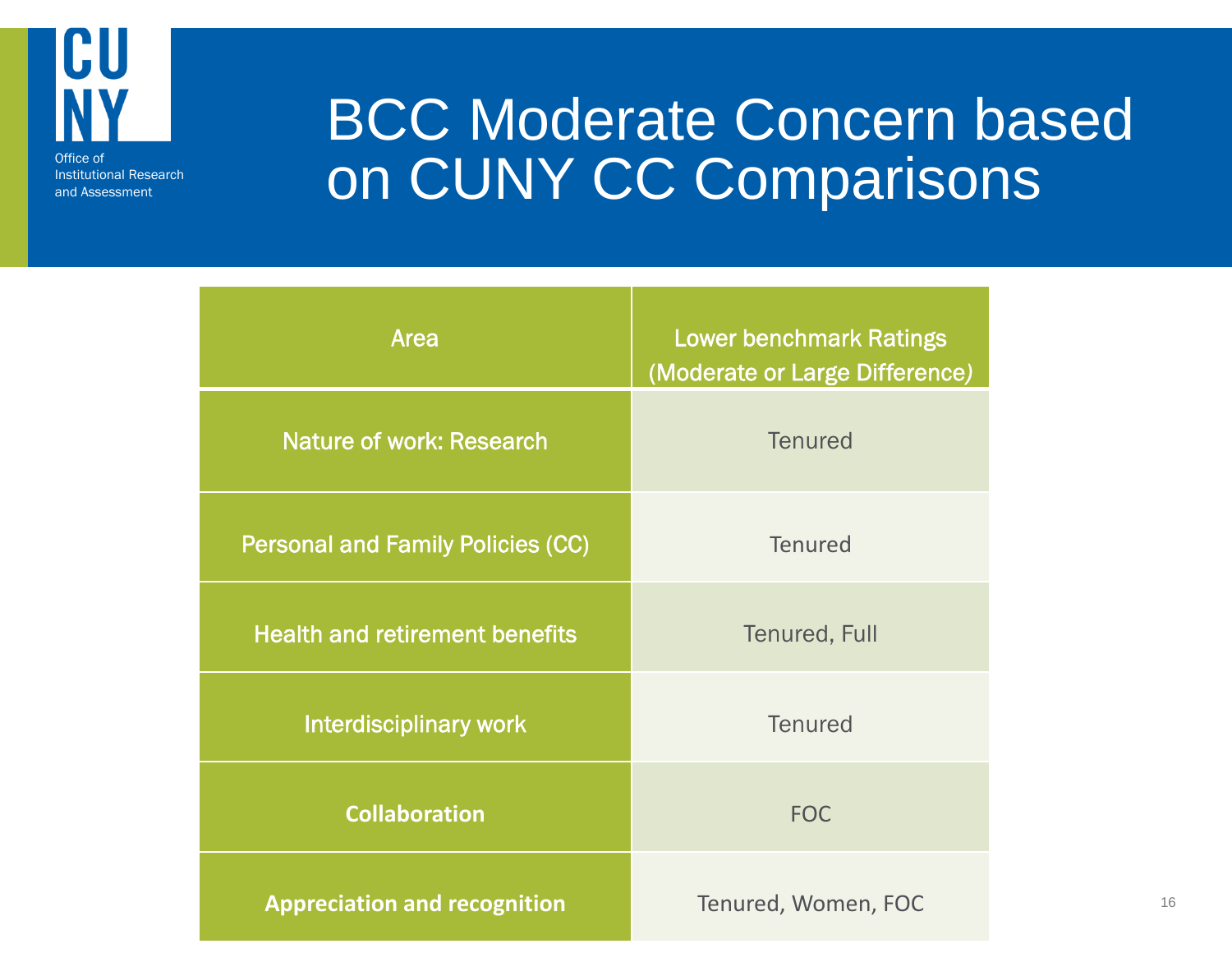

# BCC Strong Concern based on CUNY CC Comparisons

| Area                                 | <b>Lower benchmark Ratings</b><br>(Moderate or Large Difference) |
|--------------------------------------|------------------------------------------------------------------|
| <b>Facilities and work resources</b> | Women                                                            |
| <b>Leadership: Senior</b>            | Tenured, Full, Men, White                                        |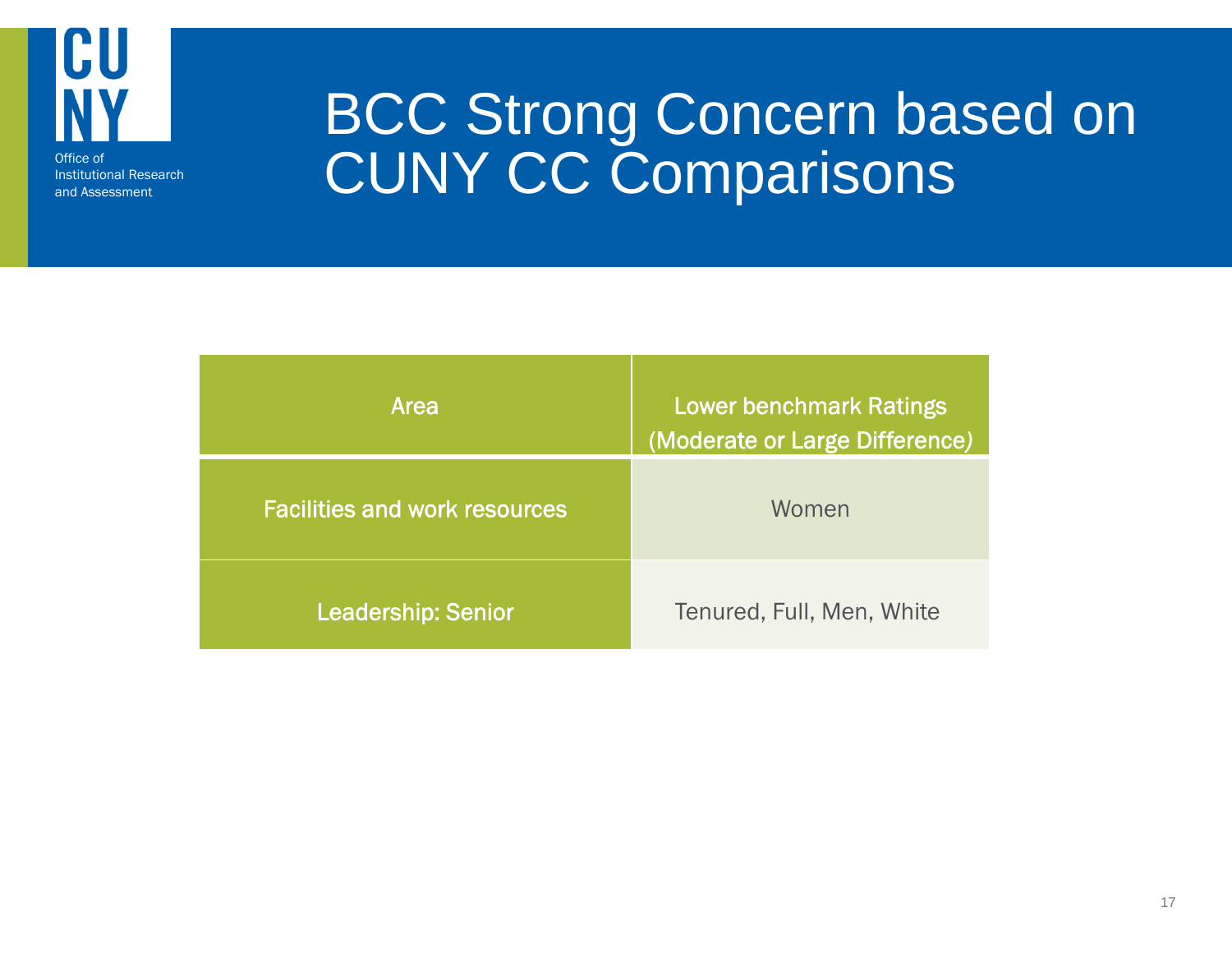

# BCC Items of Strong Concern based on CUNY CC Comparisons

| Area                                 | <b>Item</b>                                  | <b>Lower benchmark Ratings</b><br>(Moderate or Large Difference) |
|--------------------------------------|----------------------------------------------|------------------------------------------------------------------|
| <b>Nature of work: Research</b>      | <b>Support for Research</b>                  | <b>Tenured</b>                                                   |
| <b>Facilities and Work Resources</b> | <b>Classrooms</b>                            | Full, Women                                                      |
|                                      | Computing and technical support              |                                                                  |
|                                      | Clerical/administrative support              |                                                                  |
| Leadership                           | Priorities are stated consistently           | Tenured, Men, White                                              |
|                                      | Priorities are acted consistently            | Tenured, Men                                                     |
|                                      | Changed priorities negatively affect my work | White                                                            |
| <b>Leadership: Senior</b>            | CAO: Pace of decision making                 | Tenured, White                                                   |
|                                      | <b>CAO: Stated priorities</b>                | Tenured, Full, White                                             |
|                                      | CAO: Communication of priorities             | Tenured, Full, Men, White                                        |
| <b>Appreciation and Recognition</b>  | Recognition: from CAO                        |                                                                  |
|                                      | CAO cares about faculty of my rank           | Tenured, White                                                   |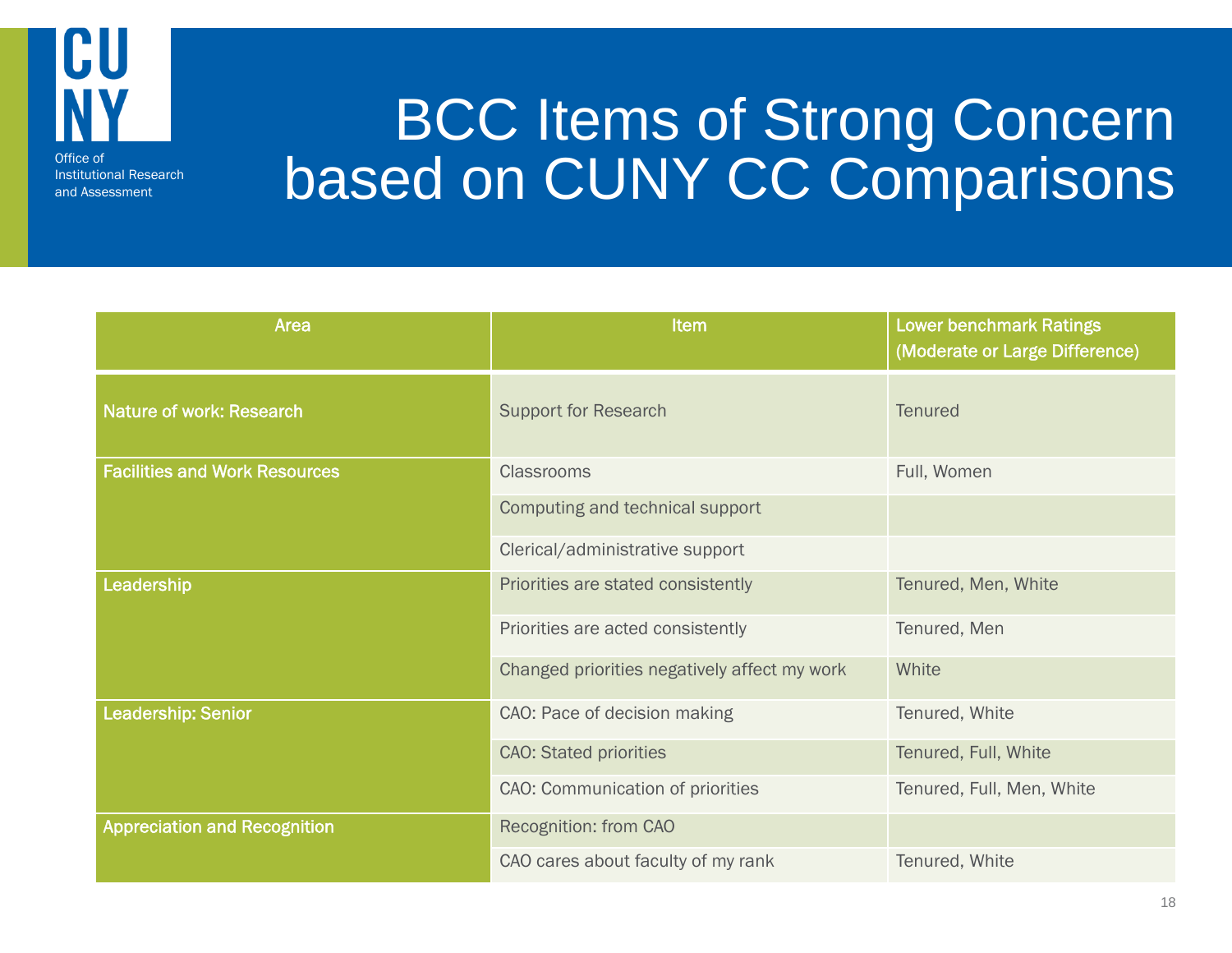

# BCC Trivial or No Difference based on CUNY CC Comparisons

| Area                                | <b>Lower benchmark Ratings</b><br>(Moderate or Large Difference) |
|-------------------------------------|------------------------------------------------------------------|
| Nature of work: Service (CC)        | Tenured, Women                                                   |
| <b>Nature of work: Teaching</b>     | <b>Tenured</b>                                                   |
| Nature of work: Teaching (CC)       | <b>Tenured</b>                                                   |
| <b>Personal and family policies</b> | <b>Tenured</b>                                                   |
| <b>Mentoring</b>                    | <b>Tenured</b>                                                   |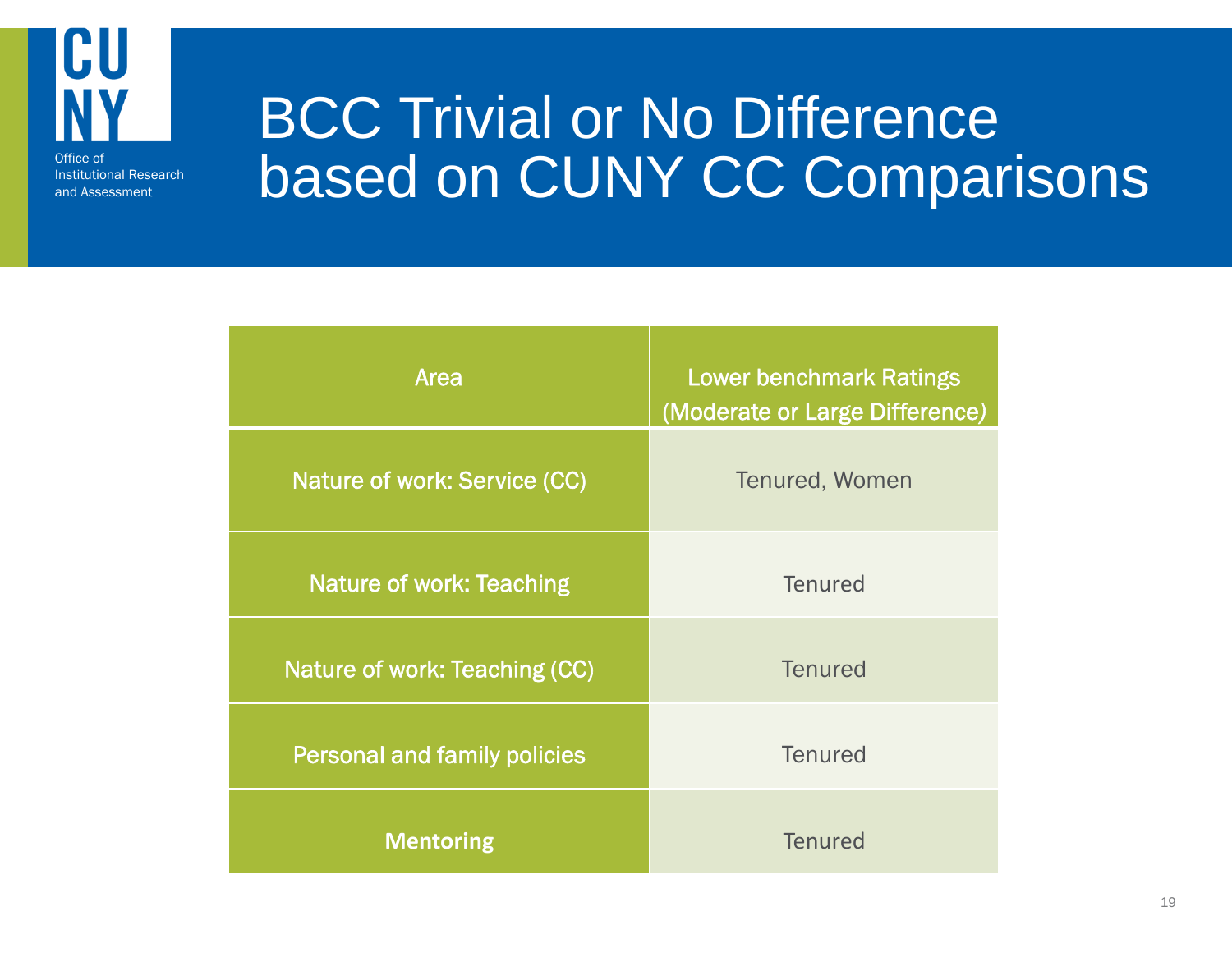

BCC Trivial or No Difference based on CUNY CC Comparisons (Continued)

| Area                             | <b>Lower benchmark Ratings</b><br>(Moderate or Large Difference) |
|----------------------------------|------------------------------------------------------------------|
| <b>Promotion</b>                 | Associate, Women, FOC                                            |
| <b>Leadership: Departmental</b>  | Tenured, FOC                                                     |
| <b>Departmental collegiality</b> | Women, FOC                                                       |
| <b>Departmental Engagement</b>   | <b>FOC</b>                                                       |
| <b>Departmental Quality</b>      | <b>FOC</b>                                                       |
| <b>Departmental Quality (CC)</b> | <b>FOC</b>                                                       |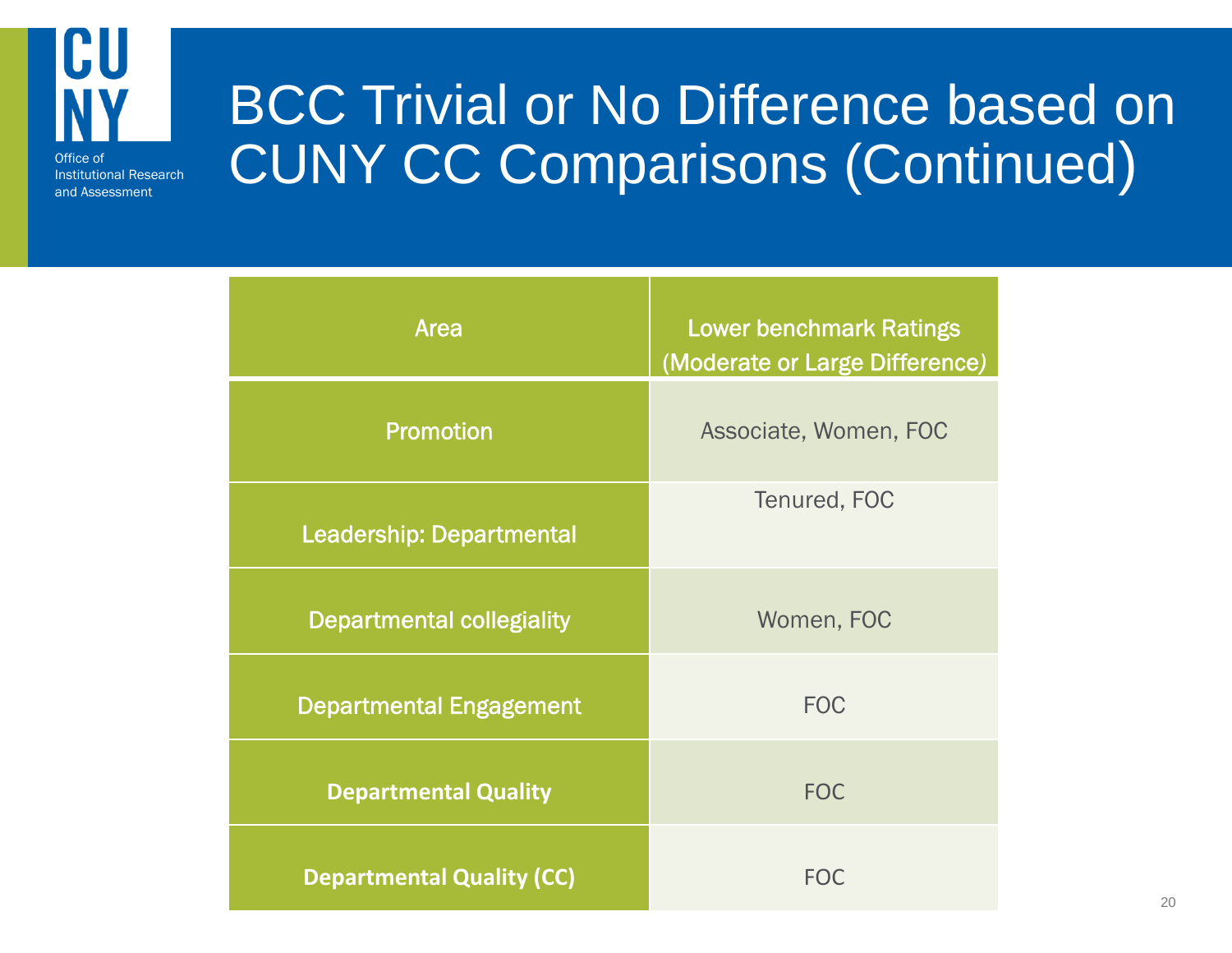

## **QUESTIONS?**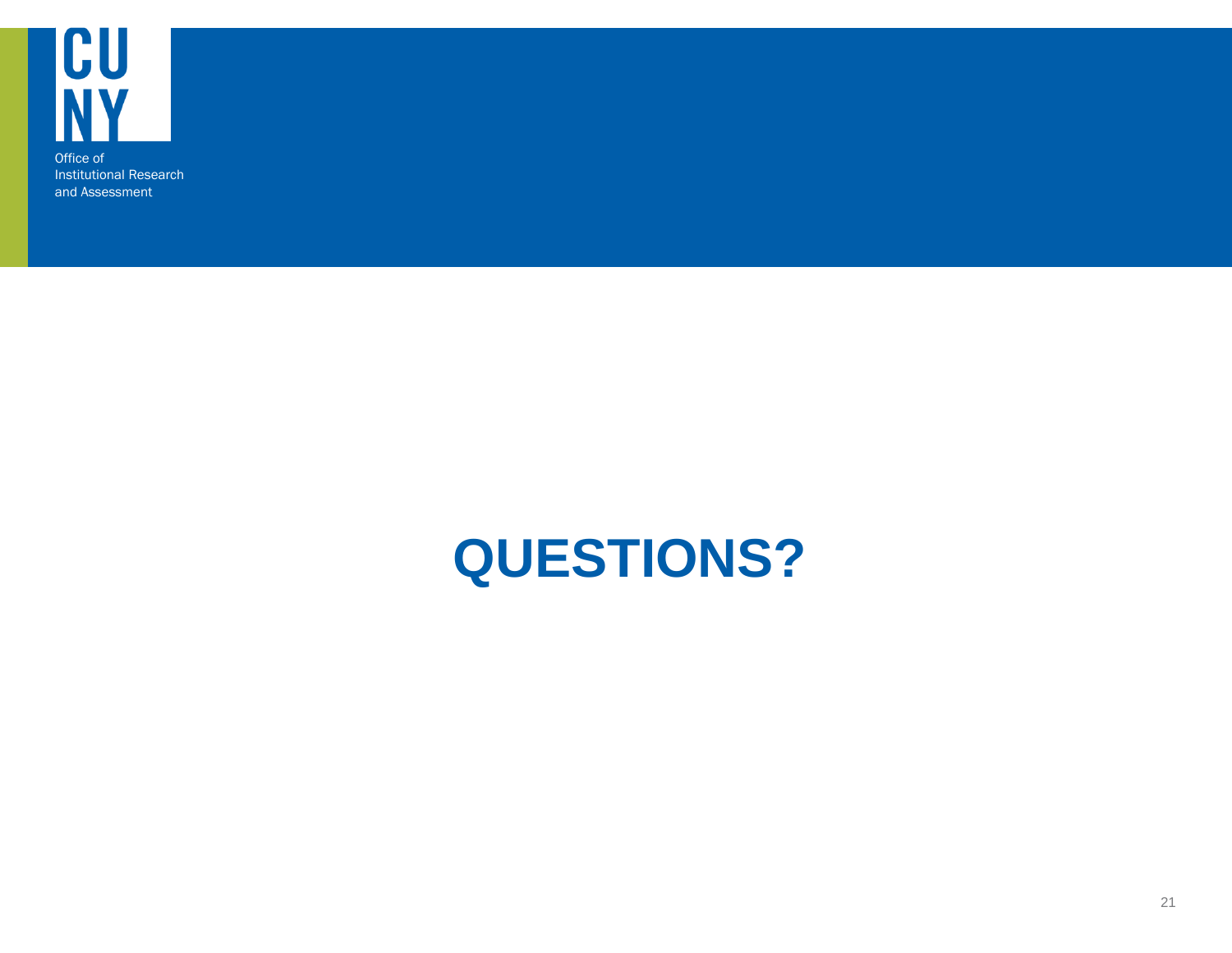

# APPENDIX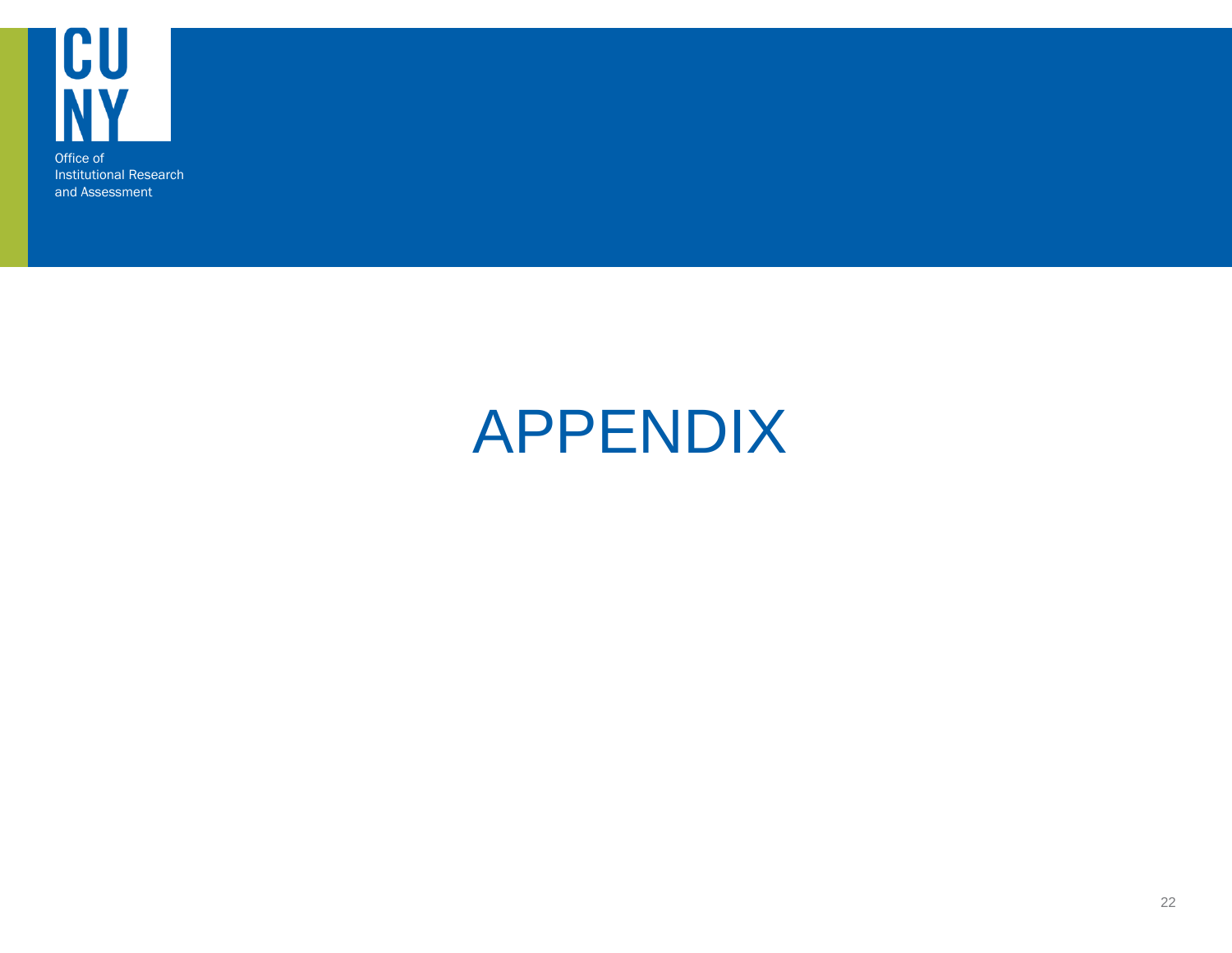

## Key to Indexes in Slides 7-12

| <b>Benchmark</b>                        | Code                                                    |
|-----------------------------------------|---------------------------------------------------------|
| Nature of Work                          | 1 - Very Dissatisfied                                   |
| Collaboration                           | 2 - Dissatisfied                                        |
| Leadership                              | 3 - Neither Satisfied nor Dissatisfied<br>4 - Satisfied |
| <b>Departmental Quality</b>             | 5 - Very Satisfied                                      |
| Departmental Collegiality               |                                                         |
| <b>Personal &amp; Family Benefits</b>   |                                                         |
| <b>Health &amp; Retirement Benefits</b> |                                                         |
| Appreciation & Recognition              |                                                         |
| <b>Facilities &amp; Work Resources</b>  |                                                         |